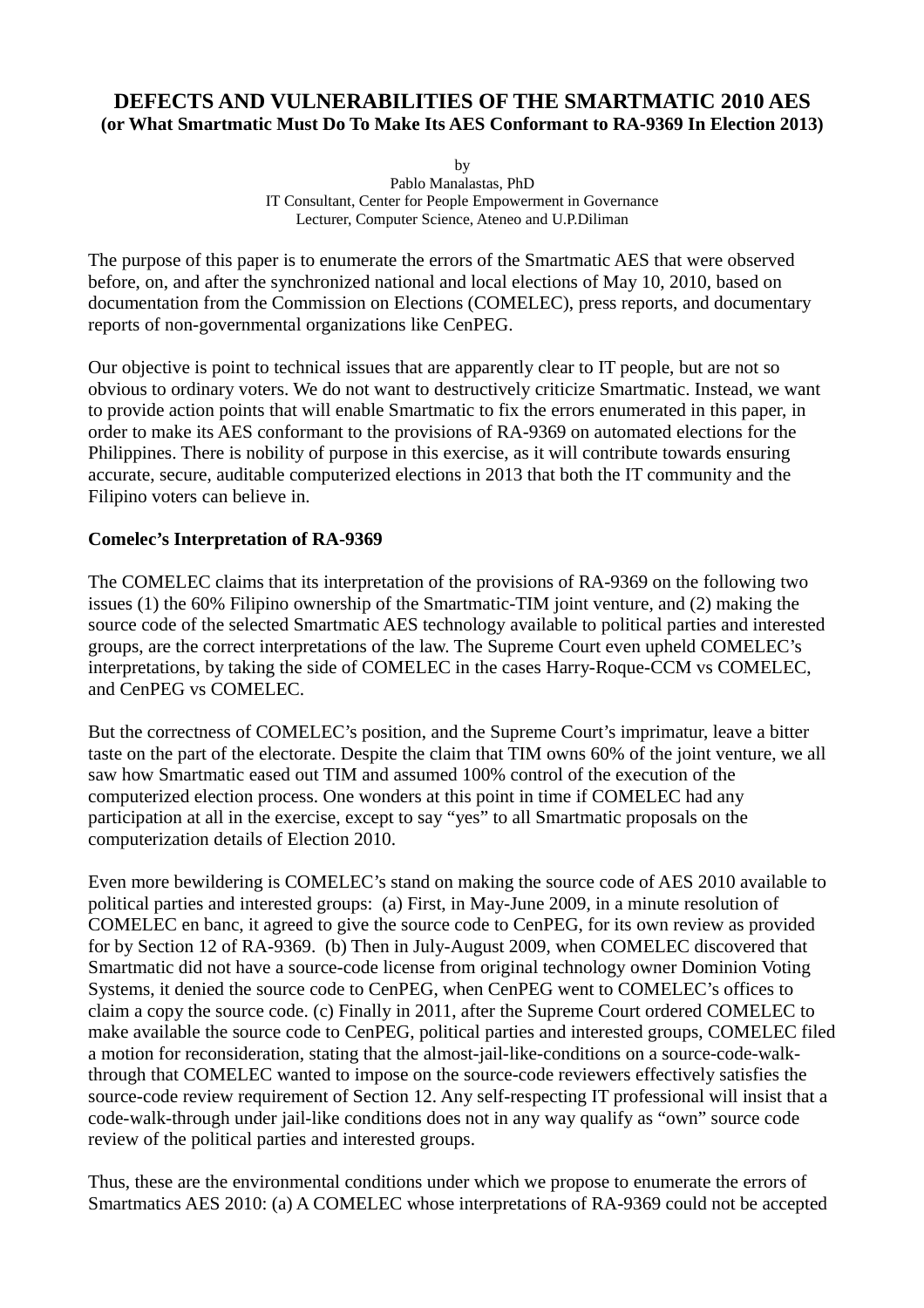by common sense and by the IT community, (b) A vendor, Smartmatic International, which claims that perceived violations of RA-9369 were put into place because COMELEC ordered Smartmatic to do so. These perceived violations include (b1) the non-implementation of proper CA-issued certificates for digital signing by members of the BEI and BOC, (b2) the disabling of the voter verifiability feature of the PCOS, (b3) disallowing the use of check-marks, cross-marks, and singledot on the ballot, (b4) disabling the use of the UV-lamp for authenticating valid ballots.

Nevertheless we are constrained to make this listing of Smartmatics' errors, in the face of COMELEC's lack of receptivity, and Smartmatic's hiding under COMELEC's skirt.

### **Errors Discovered by SysTest Labs**

SysTest Labs' source code review[1] found many instances of serious programming errors in Smartmatic's programs that may cause, and actually did cause, execution errors on election day, as evidenced by the PCOS program malfunctioning, the PCOS and CCS allowing transmission of FTS results, and a significant number of tabulation errors in the Comelec's public website.

Also, SysTest Labs did not test the 1,600 election designs produced by the EMS and the EED for each of the 1,600 local municipal/district elections on May 10. 2010, but only tested the artificially contrived data in a hypothetical precinct as supplied by Comelec. Thus there is no way that SysTest Labs could certify that the AES is operating properly, securely, and accurately in accordance with the provisions of RA-9369 because it did not test the AES as it will be used on election day, in the 1,600 local elections.

The most malignant error reported by SysTest Labs concerns database transaction processing, and was described in its report as follows:

Additionally, numerous instances of database transactions being explicitly committed even in the event of database operations'. failures have been observed. The pattern of miswritten exception handling and erroneous transaction terminating logic is so widespread that it appears that the system authors used an incorrectly written template for such source code logic, and that the incorrectly written aspects of the template have resulted in potential exception handling errors everywhere that the template may have been used.

In our experience, such errors in database transaction handling can cause the ballot scanning program, or the vote counting program, or the canvassing program to hang, causing the PCOS or CCS to unexpectedly halt, or to produce the wrong count, or to produce no count at all. Such events as the PCOS computer hanging, or the CCS program producing no count at all, have been religiously documented in CenPEG's report[2] on Election 2010.

### **PCOS and CCS Transmission Errors**

In various COMELEC presentations, we are told that precinct election returns (ER) are transmitted by the PCOS via the Internet to the appropriate municipal CCS, to the PPCRV CCS, and to the COMELEC CCS. If Internet transmission to the municipal CCS fails, the CF card containing the precinct ER is hand-carried by the BEI to the municipal CCS for canvassing. If there is partial failure to transmit, such as failure to transmit one or two candidate positions only, but all other candidate positions are successfully transmitted, then the BEI may not notice the partial failure to transmit, and may actually consider the transmission a success. This partial failure may occur during transmission to the municipal CCS, or to the PPCRV CCS, or to the COMELEC CCS.

The complete transmission diagram is as follows: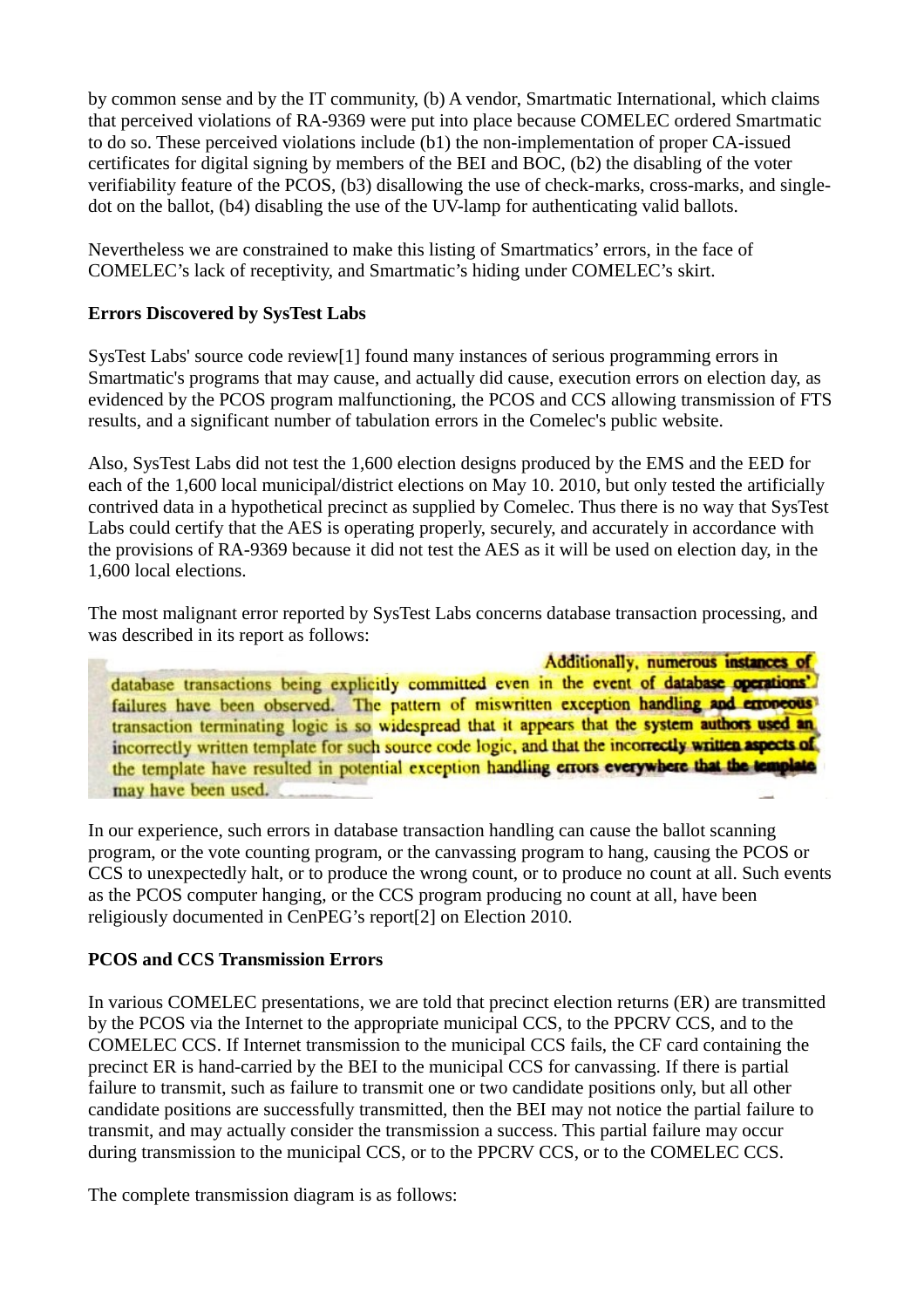

In turn the COMELEC (Smartmatic) CCS copies all Internet-transmitted precinct ERs, and all Internet-transmitted municipal and provincial COCs and SOVs to the public access website which was made available for public viewing at the link, http://electionresults.comelec.gov.ph, on May 10, 2010, and several weeks thereafter. We made a mirror of this website, so that several months after COMELEC took the original website down, we have made a mirror website available at http://curry.ateneo.net/~ambo/ph2010/electionresults/index2.html.

A study of the COMELEC public access website[3] reveals evidence of large scale transmission errors. Of the total of 76,472 precinct ERs, we have counted (using computer programs to count) the following:

| Precincts that have no ERs, possibly due to transmission failure | 8.939  | 11.7%   |
|------------------------------------------------------------------|--------|---------|
| Precincts that have too few voters (0-10), possibly FTS ERs      | -371   | $0.5\%$ |
| Precincts that have normal $(>10)$ number of voters              | 67.162 | 87.8%   |
| Total number of precinct ERs counted                             | 76.472 | 100.0%  |

The disturbing fact is that of the 67,162 precincts with normal number of voters 25,888 precincts or 38.5% have missing data in one or more candidate positions.

The web page of a precinct with no ER, possibly due to complete transmission failure, looks like this:

| <b>COMMISSION ON ELECTIONS</b>                                   | <b>Philippines 2010 Flections Results »</b>                                                                 |
|------------------------------------------------------------------|-------------------------------------------------------------------------------------------------------------|
| <b>REPUBLIC OF THE PHILIPPINES</b>                               | Results Date: May 9, 2010 7:22:55 PM PHT                                                                    |
| MARIKINA > CP 16 0072A, 0072B, 0073A, 0074A, 0075A, 0076A, 0077A | The Philippines > NATIONAL CAPITAL REGION - METRO MANILA > NATIONAL CAPITAL REGION - METRO MANILA > CITY OF |
| <b>UP</b>                                                        | There is not available results for this particular region. Try again in a few moments                       |
|                                                                  | .<br>Copyright © 2000-2010 Smartmatic Corporation. All rights reserved.                                     |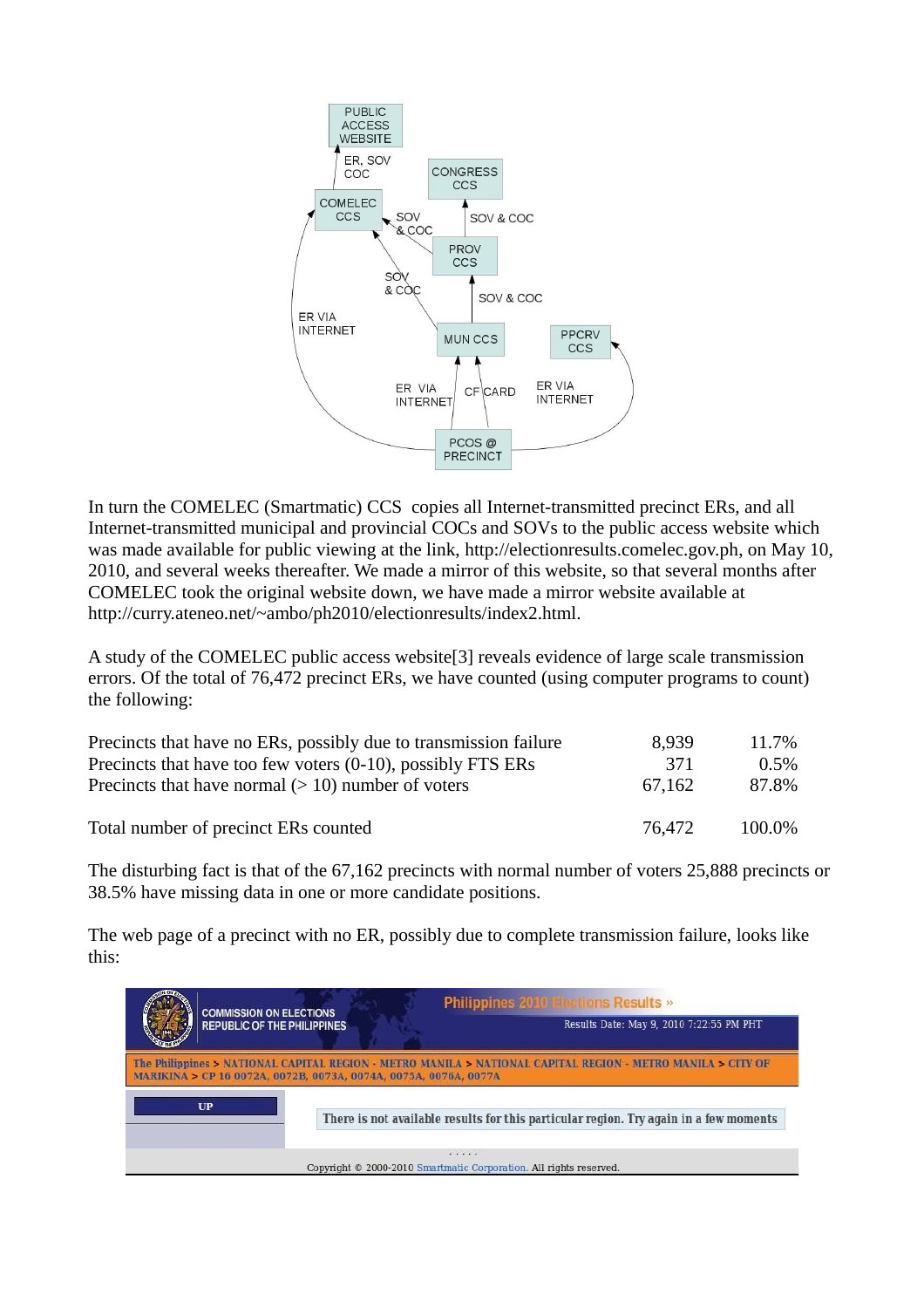A precinct that has too few voters (0-10), possibly because the FTS result was already accepted by the CCS, before the actual election day ER, looks like this:

| <b>COMMISSION ON ELECTIONS</b>                                                |                                           | <b>Philippines 2010 Elections Results »</b>                        |                |                         |  |
|-------------------------------------------------------------------------------|-------------------------------------------|--------------------------------------------------------------------|----------------|-------------------------|--|
| <b>REPUBLIC OF THE PHILIPPINES</b>                                            |                                           | Results Date: May 22, 2010 2:45:08 AM PHT                          |                |                         |  |
| The Philippines > II > ISABELA > ANGADANAN > CP 27 0066A, 0067A, 0068A, 0068B |                                           |                                                                    |                |                         |  |
| <b>UP</b>                                                                     |                                           | <b>PRESIDENT of PHILIPPINES</b>                                    |                |                         |  |
|                                                                               | Candidate                                 | Party                                                              |                | <b>Votes Percentage</b> |  |
|                                                                               | VILLAR, Manuel Jr B.                      | NACIONALISTA PARTY                                                 | $\overline{4}$ | 40.00%                  |  |
|                                                                               | ESTRADA EJERCITO,<br>Joseph M.            | PWERSA NG MASANG PILIPINO                                          | 3              | 30,00%                  |  |
|                                                                               | AQUINO, Benigno<br>Simeon III C.          | LIBERAL PARTY                                                      | $\mathbf{2}$   | 20.00%                  |  |
|                                                                               | VILLANUEVA, Eduardo<br>C.                 | <b>BANGON PILIPINAS</b>                                            | $\mathbf{1}$   | 10.00%                  |  |
|                                                                               | DE LOS REYES, John<br>Carlos G.           | ANG KAPATIRAN PARTY                                                | $\overline{0}$ | 0.00%                   |  |
|                                                                               | GORDON, Richard J.                        | <b>BAGUMBAYAN-VNP</b>                                              | $\Omega$       | 0.00%                   |  |
|                                                                               | ACOSTA, Vetellano S.                      | KILUSANG BAGONG LIPUNAN                                            | $\overline{0}$ | 0.00%                   |  |
|                                                                               | PERLAS, Jesus Nicanor<br>P.               | <b>INDEPENDENT</b>                                                 | $\mathbf{0}$   | 0.00%                   |  |
|                                                                               | TEODORO, Gilberto Jr.<br>C.               | LAKAS KABALIKAT NG MALAYANG PILIPINO<br>CHRISTIAN MUSLIM DEMOCRATS | $\mathbf{0}$   | 0.00%                   |  |
|                                                                               | MADRIGAL, Jamby A.                        | <b>INDEPENDENT</b>                                                 | $\overline{0}$ | 0.00%                   |  |
|                                                                               |                                           | <b>Statistics</b>                                                  |                |                         |  |
|                                                                               | Total number of Voters who actually voted |                                                                    |                | 10                      |  |

A normal ER, but with no data in one, two, or three candidate positions, possibly because of partial failure of transmission, looks like this:

| <b>COMMISSION ON ELECTIONS</b><br><b>REPUBLIC OF THE PHILIPPINES</b> | Philippines 2010 Flactions Results »<br>Results Date: May 24, 2010 4:10:15 PM PHT            |
|----------------------------------------------------------------------|----------------------------------------------------------------------------------------------|
|                                                                      | The Philippines > IV-A > RIZAL > CITY OF ANTIPOLO > CP 271 0558A, 0558B, 0558C, 0558D, 0559A |
| <b>UP</b>                                                            | <b>PRESIDENT of PHILIPPINES</b>                                                              |
|                                                                      | <b>VICE-PRESIDENT of PHILIPPINES</b>                                                         |
|                                                                      | <b>SENATOR of PHILIPPINES</b>                                                                |
|                                                                      | <b>\$contestResult</b>                                                                       |
|                                                                      | MEMBER, HOUSE OF REPRESENTATIVES of RIZAL - CITY OF ANTIPOLO - FIRST<br><b>LEGDIST</b>       |
|                                                                      | PROVINCIAL GOVERNOR of RIZAL                                                                 |
|                                                                      | <b>\$contestResult</b>                                                                       |
|                                                                      | <b>\$contestResult</b>                                                                       |
|                                                                      | <b>MAYOR of RIZAL - CITY OF ANTIPOLO</b>                                                     |
|                                                                      | <b>VICE-MAYOR of RIZAL - CITY OF ANTIPOLO</b>                                                |
|                                                                      | MEMBER, SANGGUNIANG PANLUNGSOD of RIZAL - CITY OF ANTIPOLO - FIRST<br><b>DIST</b>            |
|                                                                      |                                                                                              |
|                                                                      | Copyright © 2000-2010 Smartmatic Corporation. All rights reserved.                           |

We asked COMELEC (on two occasions) to check if these precinct ERs in the public access website with missing data in a few candidate positions, have corresponding precinct ERs in the municipal CCS, but with no missing data at those candidate positions. So far COMELEC has not yet given us an answer. If these two versions of the ER are exactly the same, then not all the votes